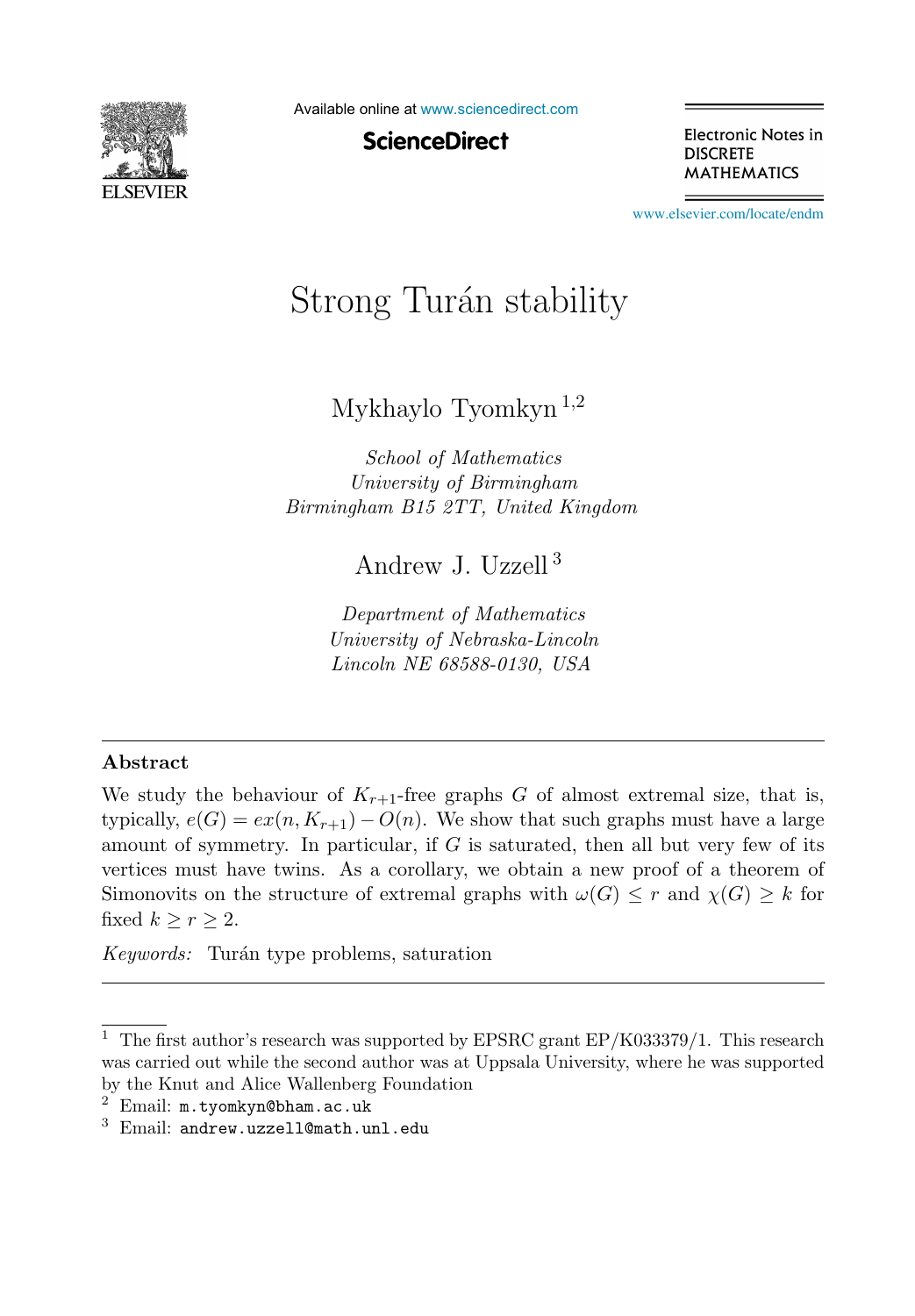## **1 Introduction**

Let  $T_{n,r}$  denote the Turán graph on n vertices with r partition classes of size  $n/r$  or  $n/r$  each, and put  $t_{n,r} := e(T_{n,r})$ . From Turán's theorem we know that  $t_{n,r}$  maximises the size of a  $K_{r+1}$ -free graph of order n. One of the best known extensions of Turán's theorem is the Erdős–Simonovits stability theorem, which says, in particular, that a  $K_{r+1}$ -free graph on *n* vertices and  $t_{n,r}$ −o(n<sup>2</sup>) edges can be turned into  $T_{n,r}$  by adding or removing o(n<sup>2</sup>) edges. To phrase it qualitatively, a  $K_{r+1}$ -free graph whose size is close to being extremal looks essentially like the extremal graph. This behaviour became known as stability, and has been extensively studied in various structures.

In this paper we are concerned with different aspects of Turán stability. More concretely, we will study  $K_{r+1}$ -free graphs G with  $e(G) = t_{n,r} - O(n)$ or  $e(G) = t_{n,r} - O(n \log n)$ . This is much closer to the Turán threshold than the range of the Erd˝os–Simonovits stability theorem and allows to observe different aspects of stability. Our results can therefore be viewed as a part of a larger programme of studying the 'phase transition' of  $K_{r+1}$ -free graphs near the Turán threshold that has been emphasized by Simonovits.

First we give a new proof of a theorem that was first explicitly proved by Brouwer [3] (although implicitly it follows from earlier work of Simonovits [7], and in the case  $r = 2$  it was proved by Andrásfai, Erdős, and Gallai [4], and that has been re-discovered several times  $|1,5,6|$ .

Let

$$
h(n,r) = \begin{cases} t_{n,r} - \left\lfloor \frac{n}{r} \right\rfloor + 1, & n \ge 2r + 1, \\ t_{n,r} - 2, & r + 3 \le n \le 2r, \end{cases}
$$
(1)

and note that the second case is vacuous if  $r = 2$ .

**Theorem 1.1** If  $n > r+3$ , then every  $K_{r+1}$ -free graph of order n and size at least  $h(n,r)+1$  is r-colourable.

Unlike the Erdős–Simonovits theorem, which says that a  $K_{r+1}$ -free graph on sufficiently many edges is approximately r-partite, this theorem gives a condition for a  $K_{r+1}$ -free graph to *actually* be *r*-partite.

A natural generalisation of Theorem 1.1 would be to find the maximal number of edges in a graph G with  $|V(G)| = n$ ,  $\omega(G) = r$  and  $\chi(G) \geq k$ . It is easy to see that the extremal number is of order  $t_{n,r} - O(n)$ : for instance, take the disjoint union of a Turán graph  $T_{n',r}$  and a finite size graph  $G'$  with  $\omega(G') = r$  and  $\chi(G') \ge k$ . Determining the constant in the linear term  $\omega(G') = r$  and  $\chi(G') \geq k$ . Determining the constant in the linear term<br>assumptotically as  $k \to \infty$  is less interesting in its own right, since it is closely asymptotically as  $k \to \infty$  is less interesting in its own right, since it is closely related to the asymptotic behaviour of the Ramsey numbers  $R(r+1, k)$ .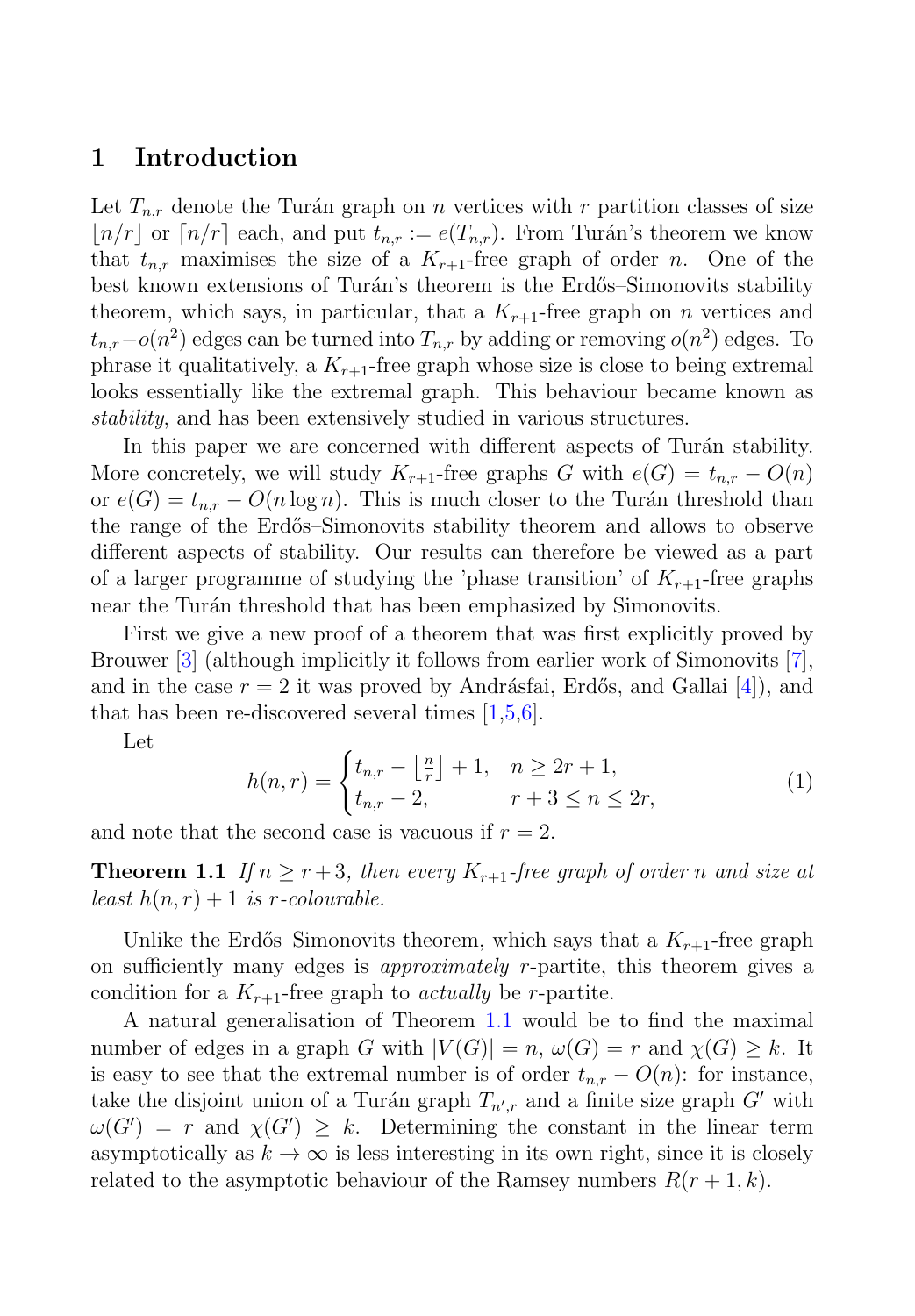A much more interesting problem is the structure of the extremal graphs. One simple way to construct such graphs (more efficiently than the trivial construction given above) is the following: take a finite size graph  $G'$  with  $\omega(G') = r$  and  $\chi(G') = k$  and blow up an r-clique of  $G'$  in a way that would  $\omega(G') = r$  and  $\chi(G') = k$ , and blow up an r-clique of G' in a way that would<br>maximise the number of edges. Let us call a graph (or, more precisely a graph maximise the number of edges. Let us call a graph (or, more precisely, a graph sequence) *simple* if it is a blow-up of a bounded order graph. It is natural to ask whether the extremal graph must be simple. This was answered in the affirmative by Simonovits for  $r = 2$  in [8] and (as a part of a more general result) for arbitrary  $r$  in [9].

We suggest a new generalisation of Theorem 1.1, namely the study of max*imal* (or *saturated*)  $K_{r+1}$ -free graphs on many edges; note that the extremal graph for a given chromatic number is a special case. In the spirit of Simonovits' theorem we prove sharp bounds on how large  $e(G)$  should be in order for G to be simple. Perhaps surprisingly, the thresholds for  $r = 2$  and for  $r \geq 3$  turn out to be substantially different, with the proof being very short in the former case and more involved in the latter.

**Theorem 1.2** For every  $c > 0$  every 3-saturated graph G on n vertices with  $e(G) > t_{n,2} - cn$  is simple.

Let  $r \geq 3$ . For every  $\varepsilon > 0$  every  $(r + 1)$ -saturated graph G on n vertices with  $e(G) > t_{n,r} - (2 - \varepsilon)n/r$  is simple.

Taking this study further, we obtain a sharp threshold for a maximal  $K_{r+1}$ -free graph to have a single pair of twin vertices (vertices with identical neighbourhoods). Clearly, this threshold has to be lower than the bound in Theorem 1.2. We consider the following theorem to be the main result of this paper.

**Theorem 1.3** For every  $r \geq 2$  there exists a constant  $c > 0$  such that every sufficiently large  $(r + 1)$ -saturated graph G with  $e(G) \ge t_{n,r} - cn \log n$  has a pair of twin vertices.

Note that unlike the previous theorem, in this case the bounds are similar for all values of r, though the proof is still much shorter in the case  $r = 2$ . As a corollary of Theorem 1.3, we obtain a new simple proof of the aforementioned theorem of Simonovits, formally stated as follows.

**Theorem 1.4** For each  $r \geq 2$  and each  $k \geq r$ , there exists  $m(k,r)$  such that if G is an extremal  $K_{r+1}$ -free graph with chromatic number at least k, then G is a blow-up of a graph  $G'$  with  $|G'| \le m(k,r)$ .

In other words, for every  $r$  and  $k$ , the sequence of extremal graphs  $G$  for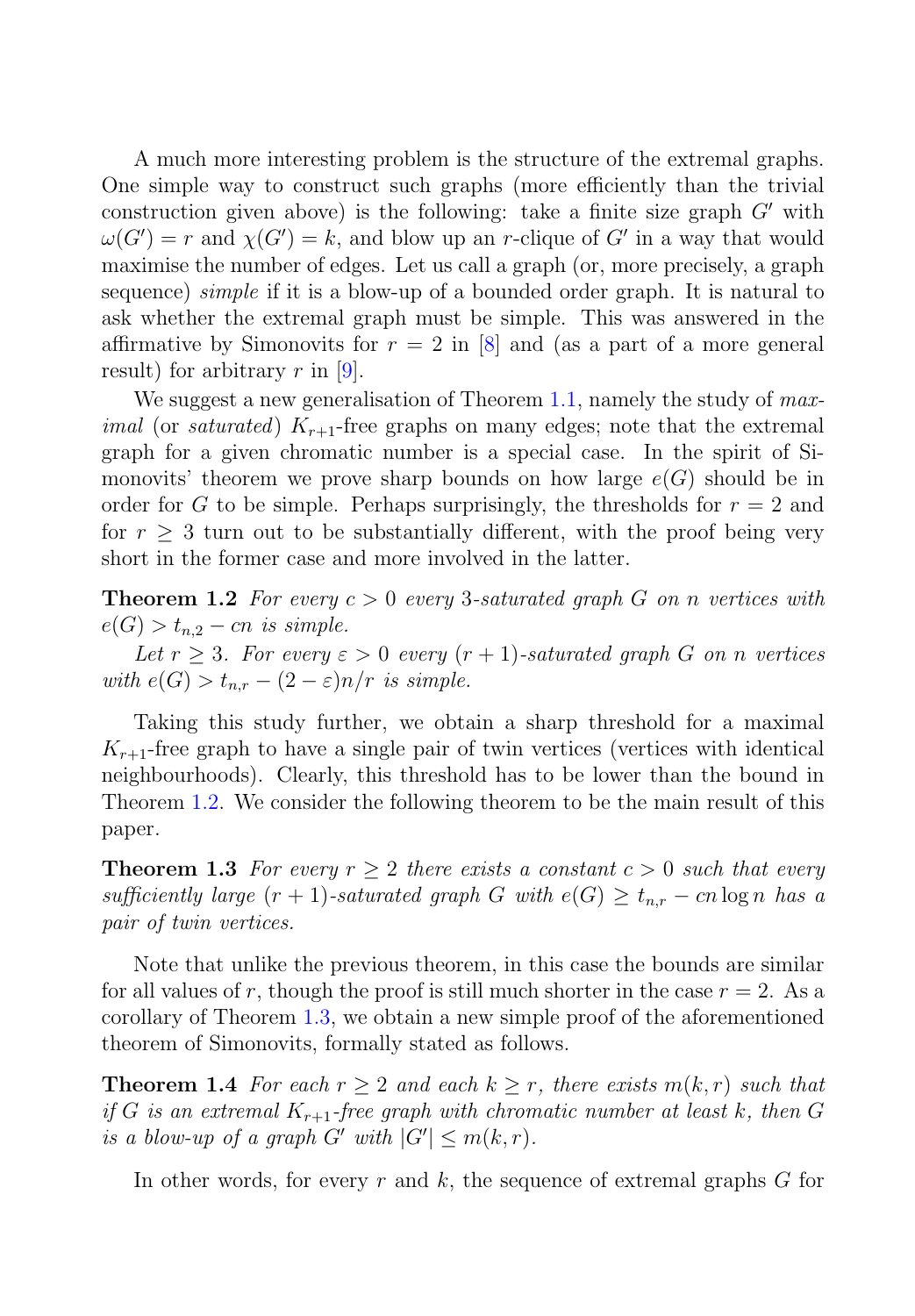$\omega(G) \leq r$  and  $\chi(G) \geq k$  is simple.

# **2 Clique-saturated graphs**

We will frequently apply the following simple corollary of the Andrásfai-Erdős-Sós Theorem [2].

**Lemma 2.1** There exists a function  $q(r, c)$  such that the vertex set of every  $K_{r+1}$ -free graph G with  $e(G) \geq t_{n,r} - cn$  can be split into a set F with  $|F| \leq$  $g(r, c)$  and an r-partite graph  $V \setminus F$ .

### 2.1 Finite-size reductions

The unique largest  $(r+1)$ -saturated graph, the Turán graph  $T_{n,r}$ , is a balanced blow-up of  $K_r$ . Moreover, by Theorem 1.1 a  $K_{r+1}$ -free graph G that has more than  $t_{n,r} - n/r + 1$  edges is r-chromatic. Hence, if G is  $(r+1)$ -saturated, then all edges between different partition classes must be present, so  $G$  is complete r-partite (possibly with unbalanced colour classes), i.e. it is another blow-up of  $K_r$ . It is natural to ask: if we continue to decrease  $e(G)$ , how long will G remain a blow-up of a finite order graph? In other words, what is the largest function  $f_r(n)$  such that every  $(r+1)$ -saturated graph with at least  $t_{n,r}-f_r(n)$ edges is a blow-up of a graph whose order does not depend on  $n$ ?

We begin by proving Theorem 1.2 in the case  $r = 2$ .

**Theorem 2.2** For every  $c \geq 0$  there exists  $m_2(c)$  such that every 3-saturated graph G on n vertices with  $e(G) > t_{n,2}-cn$  is a blow-up of some (triangle-free) graph H with  $|H| \leq m_2$ .

**Proof.** If G is bipartite, then it must be complete bipartite, and we are done. If G is not bipartite, then by Lemma 2.1 it is composed of a large bipartite graph  $G_b = (U, W, E_b)$  and an exceptional vertex set  $V_e$  with  $|V_e| \leq g(r, c)$ . Now, partition the vertices of U and W according to their  $V_e$ -neighbourhood: for every  $X \subset V_e$ , define

$$
U_X := \{ u \in U : N_{V_e}(u) = X \},
$$

and  $W_X$  analogously. Take any  $u \in U$  and  $w \in W$ . Let  $X = N_{V_e}(u)$  and  $Y = N_{V_e}(w)$ , so that  $u \in U_X$  and  $w \in W_Y$ . If  $X \cap Y = \emptyset$ , then u and w must be adjacent, since G is 3-saturated. On the other hand, if  $X \cap Y \neq$  $\emptyset$ , there can be no edge between u and w, as it would create a triangle. Hence, the neighbourhoods of  $u$  and  $w$  are completely determined by their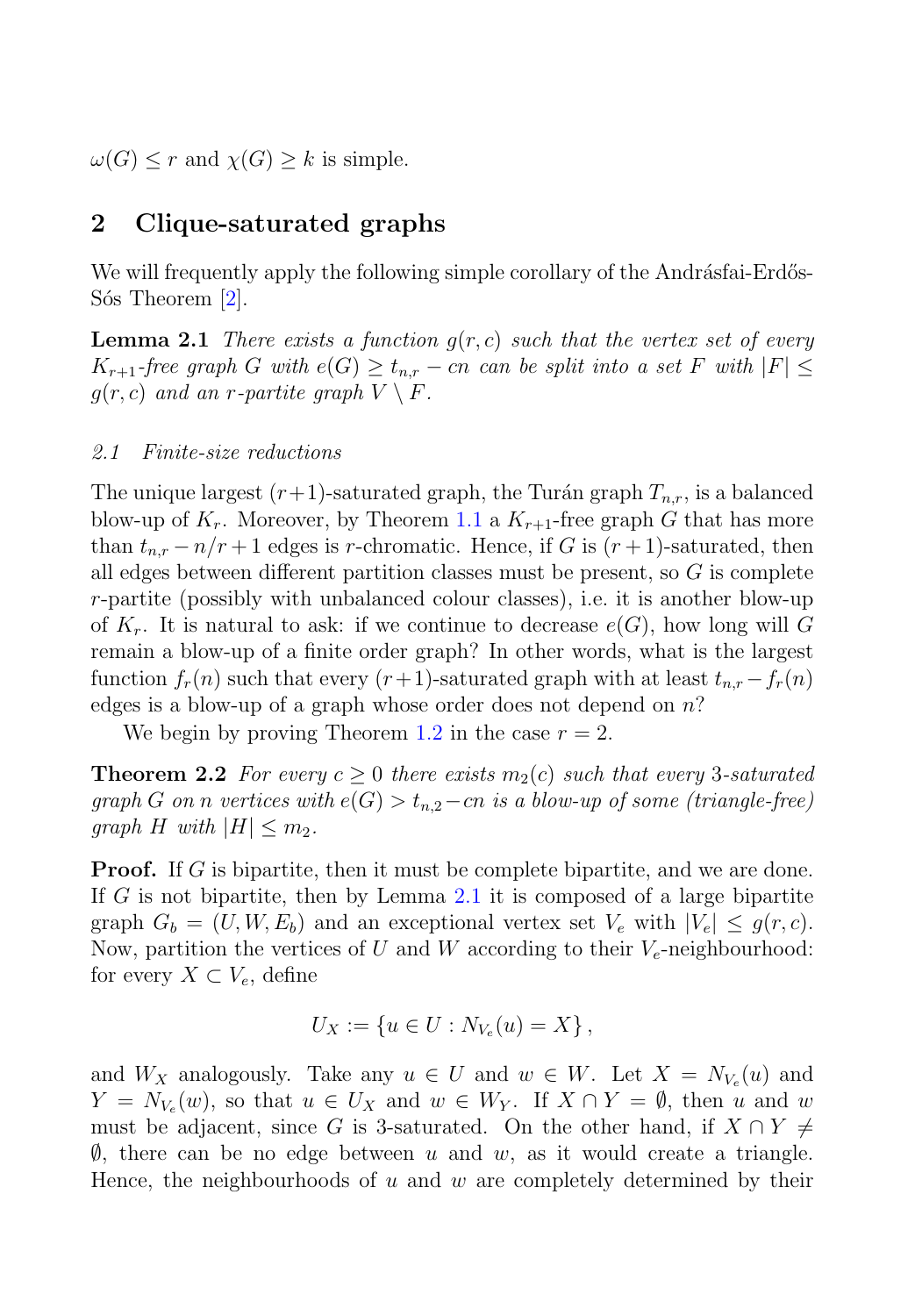V<sub>e</sub>-neighbourhoods, meaning that two vertices  $u_1, u_2 \in U_X$  for any given X are twins (the same holds in W). Since there are at most  $2^{|V_e(G)|}$  possible  $V_e$ -neighbourhoods, we conclude that G has at most

$$
|V_e(G)| + 2 \cdot 2^{|V_e(G)|}
$$

twin classes. Thus, the statement of the theorem holds with  $m_2(c) = q(r, c) +$  $2 \cdot 2^{g(r,c)}$ .

 $\Box$ 

Note that extremal triangle-free  $(\geq k)$ -chromatic graphs are in particular 3-saturated. As was mentioned in the Introduction, it is easy to construct a triangle-free,  $(\geq k)$ -chromatic graph with  $t_{n,2} - c_k n$  edges. Thus, as an immediate Corollary of Theorem 2.2 we obtain Theorem 1.4 (Simonovits' Theorem) for  $r = 2$ .

**Corollary 2.3** For each  $k > 2$  there exists a constant  $m(k, 2)$  such that if G is an extremal triangle-free  $(\geq k)$ -chromatic graph on n vertices, then G is a blow-up of a graph  $G'$  with  $|G'| \le m(k, 2)$ .

The following construction will demonstrate that the bound of Theorem 2.2 is sharp in the following sense: given a function  $f(n)$  that tends to infinity (no matter how slowly), there exist 3-saturated graphs G with  $e(G) = t_{n,2} - nf(n)$ yet with an unbounded number of twin classes.

**Example 2.4** We may assume that  $f(n) < \frac{\log_2 n}{2}$ . Let S be a set of  $f(n)$  vertices let II and W be disjoint sets of  $2^{f(n)}$  vertices each and divide the vertices, let U and W be disjoint sets of  $2^{f(n)}$  vertices each, and divide the rest of the vertices equally into two sets  $U'$  and  $W'$ . Give different vertices rest of the vertices equally into two sets  $U'$  and  $W'$ . Give different vertices<br>of  $U$  distinct neighbourhoods in  $S$  and similarly for vertices in  $W$ ; for each of U distinct neighbourhoods in  $S$ , and similarly for vertices in  $W$ : for each  $I \subset S$ , let  $u_I$  be the vertex in U with  $N_S(u_I) = I$ , and define  $w_I$  similarly. Join  $u_I$  and  $w_J$  if and only if I and J are disjoint. Finally, add all edges between  $U'_{\rm th}$ and W', between U' and W, and between U and W'. It is not hard to see<br>the resulting graph G is 3-seturated. Also G has at least  $2^{f(n)+1} + f(n)$ that the resulting graph G is 3-saturated. Also, G has at least  $2^{f(n)+1} + f(n)$ <br>distinct neighbourhoods distinct neighbourhoods.

Since  $f(n) < \frac{\log_2 n}{2}$ , we obtain

$$
e(G) > |U'||W'| + |U'||W| + |U||W'| > t_{n-f(n),2} - 2^{2f(n)}
$$
  
>  $t_{n,2} - \frac{nf(n)}{2} - 2^{2f(n)} > t_{n,2} - nf(n),$ 

as claimed.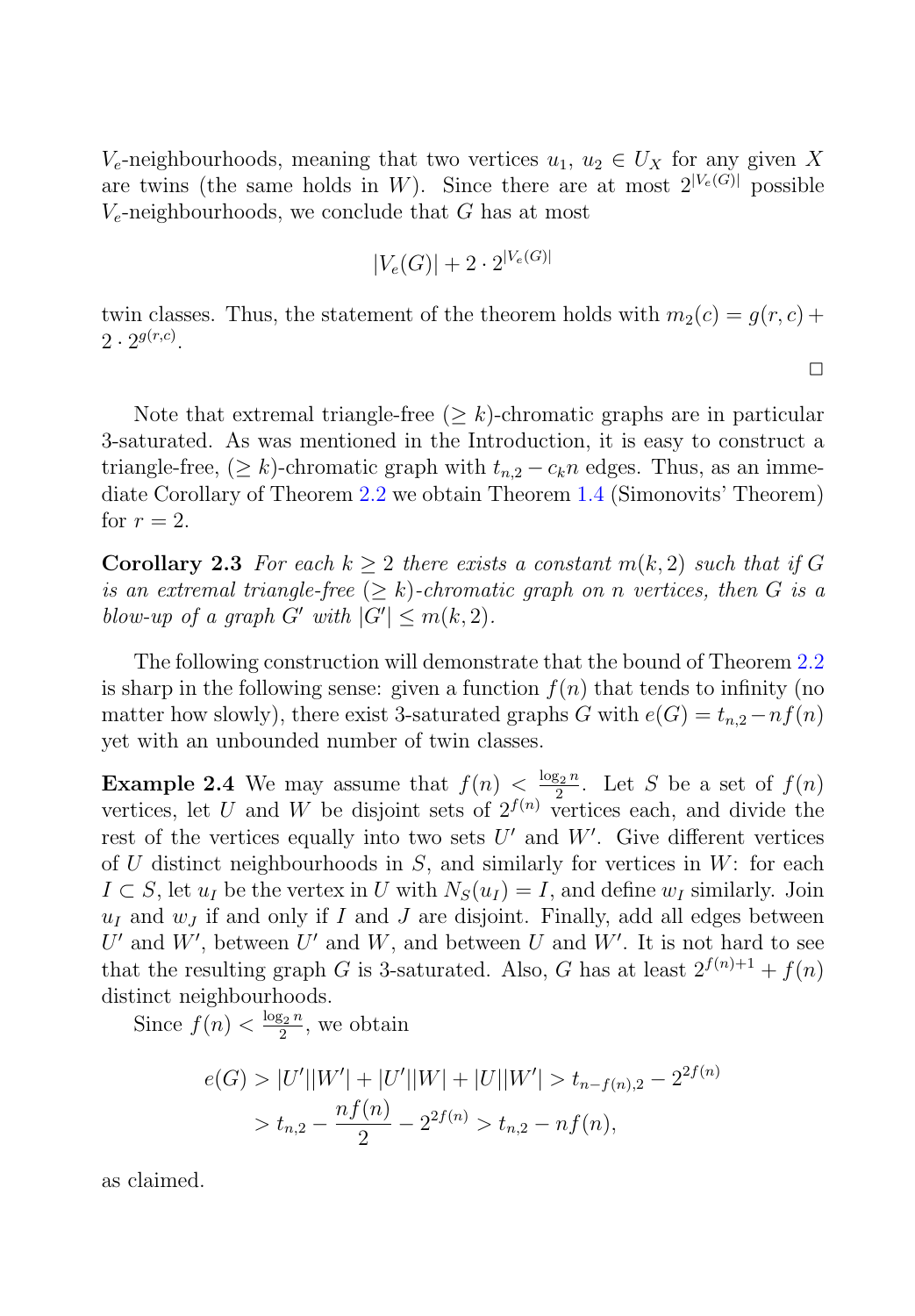Now let us consider the case  $r > 3$ . Perhaps surprisingly, the analogue of Theorem 2.2 does not hold here, as the following construction shows.

**Example 2.5** Let  $n \in \mathbb{N}$ , let  $m = (1/2) \log_2 n$ , and let  $M = \binom{m}{m/2}$ ; note that  $M < \sqrt{n}$ . Take the Turán graph  $T_{n-1,r}$  where  $V_1, \ldots, V_r$  denote its partition classes. Let  $W_1 \subset V_1$ ,  $W_2 \subset V_2$  and  $W_2 \subset V_2$  with  $|W_1| = M$  and partition classes. Let  $W_1 \subset V_1$ ,  $W_2 \subset V_2$  and  $W_3 \subset V_3$  with  $|W_1| = M$  and  $|W_2| = |W_3| = m$ . Introduce a new vertex v to G and join it to all of the vertices of the  $W_i$  and to all of the vertices of  $V_j$  for  $j \neq \{1, 2, 3\}$ . Remove all edges between different  $W_i$ . The resulting graph  $G'$  satisfies

$$
e(G') \ge t_{n-1,r} - 2mM - m^2 + \left\lfloor \frac{r-3}{r}(n-1) \right\rfloor + M + 2m = t_{n,r} - \frac{2n}{r} + o(n).
$$

Now add a matching between  $W_2$  and  $W_3$  and for each  $w \in W_1$  we select a subset  $U_w \subset W_2$  of size  $m/2$  such that different vertices of  $W_1$  receive distinct subsets. Connect w to  $U_w$  in  $W_2$  and to  $W_3 \setminus N_{W_3}(U_w)$  in  $W_3$ .

It is easy to check that obtained graph G is  $r+1$  saturated. Moreover, no vertices in  $W_1$  are twins, so G has an unbounded number of twin classes.

Given  $r \geq 3$ , let  $c_r$  be the supremum of the numbers c such that every  $(r + 1)$ -saturated graph G with  $e(G) > t_{n,r} - cn$  has a bounded number of twin classes.

Observe that Theorem 1.1 and Example 2.5 imply that  $1/r \leq c_r \leq 2/r$ . Our next result shows that  $c_r = 2/r$  holds for all  $r \geq 3$ , thereby completing the proof of Theorem 1.2.

**Theorem 2.6** For every  $r \geq 3$  and every  $\varepsilon > 0$  there exists  $m_r(\varepsilon)$  such that every  $(r + 1)$ -saturated graph G with  $e(G) > t_{n,r} - (2 - \varepsilon)n/r$  is a blow-up of some  $(K_{r+1}$ -free) graph H with  $|H| \leq m_r$ .

#### 2.2 Twin-free saturated graphs

What is the largest number of edges that an  $(r + 1)$ -saturated graph G can have if no two vertices of G are twins?

In the case  $r = 2$  we have the following result, which is proved along the same lines as Theorem 2.2.

**Proposition 2.7** For each  $\varepsilon > 0$  every sufficiently large 3-saturated graph with  $e(G) > n^2/4 - (1/10 - \varepsilon)n \log_2 n$  contains a pair of twins.

On the other hand, it can be shown that Proposition 2.7 is best possible up to a constant factor in the  $n \log_2 n$ -term.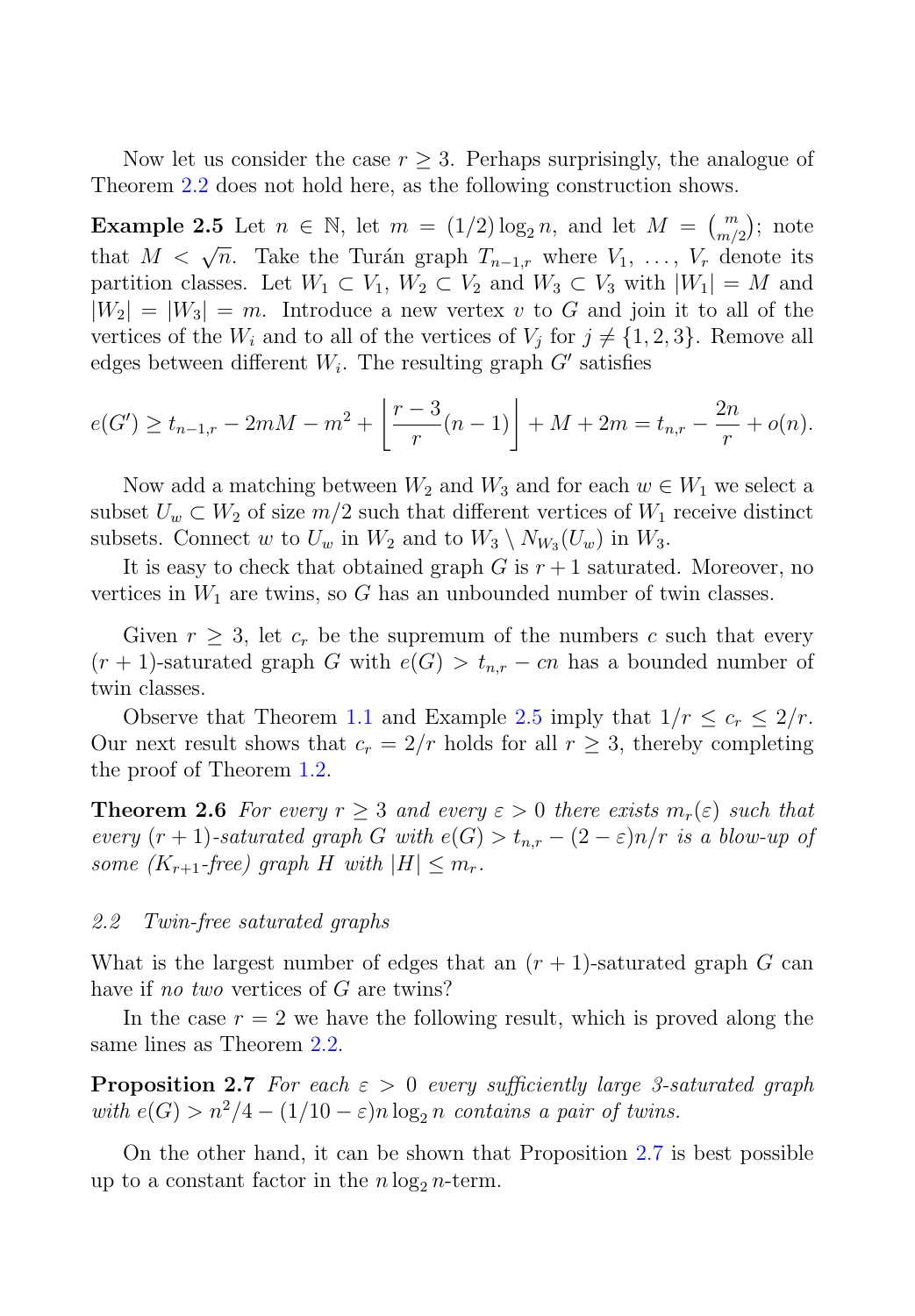We omit the proof of Theorem 1.3 for every  $r > 3$  here for space reasons, but let us give a construction illustrating that its bound is is best possible up to the value of the constant c.

**Example 2.8** For n sufficiently large, we construct a twin-free,  $(r+1)$ -saturated graph on *n* vertices as follows. Let H be the disjoint union of  $T_{n-r,r}$  and r isolated vertices  $u_1, \ldots, u_r$ . Let  $V_1, \ldots, V_r$  denote the colour classes of the copy of  $T_{n-r,r}$ .

Let *m* be a quantity to be defined later and let  $M = {m \choose m/2}$ . We partition  $V_1 \cup \cdots \cup V_r$  into three families of sets  $\{W_1^{(i)}\}_{i=1}^r$ ,  $\{W_2^{(i)}\}_{i=1}^r$  and  $\big\}^{r}_{i=1}, \{W_2^{(i)}\}$  $\int_{i=1}^{r}$  and  $\{W_3^{(i)}\}$  $\}_{i=1}^r$  such that for each i, we have  $W_1^{(i)} \subset V_i$ ,  $W_2^{(i)} \subset V_{i+1}$  and  $W_3^{(i)} \subset V_{i+2}$  (where the eddition is module x), as well as that  $|W_2^{(i)}| = M$  and  $|W_2^{(i)}| = |W_2^{(i)}| = m$ addition is modulo r), as well as that  $|W_1^{(i)}|$ <br>It follows that  $= M$  and  $W_2^{(i)}$  $= |W_3^{(i)}|$  $\vert = m.$ It follows that

$$
n = r(M + 2m + 1). \tag{2}
$$

Because  $m = o(M)$ , (2) implies that

$$
M \sim n/r,\tag{3}
$$

which in turn implies that

$$
m \sim \log_2 n. \tag{4}
$$

Now we modify H in order to make it twin-free and maximal  $K_{r+1}$ -free. Now we modify H in order to make it twin-free and maximal  $K_{r+1}$ -free.<br>
case is  $i = 1$  r we modify  $H[W^{(i)}] + W^{(i)} + W^{(i)}]$  as in Example 2.5 For each  $i, i = 1, \ldots, r$ , we modify  $H[W_1^{(i)} \cup W_2^{(i)} \cup W_3^{(i)}]$  as in Example 2.5.<br>Then we connect  $\omega$  to all vertices of  $W_1^{(i)} \cup W_2^{(i)} \cup W_3^{(i)}$  and to all vertices of Then we connect  $u_i$  to all vertices of  $W_1^{(i)} \cup W_2^{(i)} \cup W_3^{(i)}$  and to all vertices of each  $V_i$ ,  $k \notin \{i, i+1, i+2\}$  (mod r). Finally we greedily add edges among each  $V_k$ ,  $k \notin \{i, i + 1, i + 2\}$  (mod r). Finally, we greedily add edges among the  $u_i$ .

Let G denote the resulting graph. It is easy to check that G is  $(r + 1)$ saturated, twin-free, and that  $e(G) = t_{n,r} - n \log_2 n + O(n)$ .

#### 2.3 Large complete subgraphs

Here we consider another way in which an  $(r + 1)$ -saturated graph may be 'close' to  $T_{n,r}$ , namely, having a large complete *r*-partite subgraph. We have shown that if  $r \geq 3$  and if c is large enough, then there exist  $(r + 1)$ -saturated graphs with  $t_{n,r}$  – cn edges that are not simple. However, every 4-saturated graph with at least this many edges must contain a large complete tripartite subgraph.

**Theorem 2.9** For every  $c > 0$  every 4-saturated graph G with  $e(G) > t_{n,3}-cn$ contains a complete tripartite graph on  $(1 - o(1))n$  vertices.